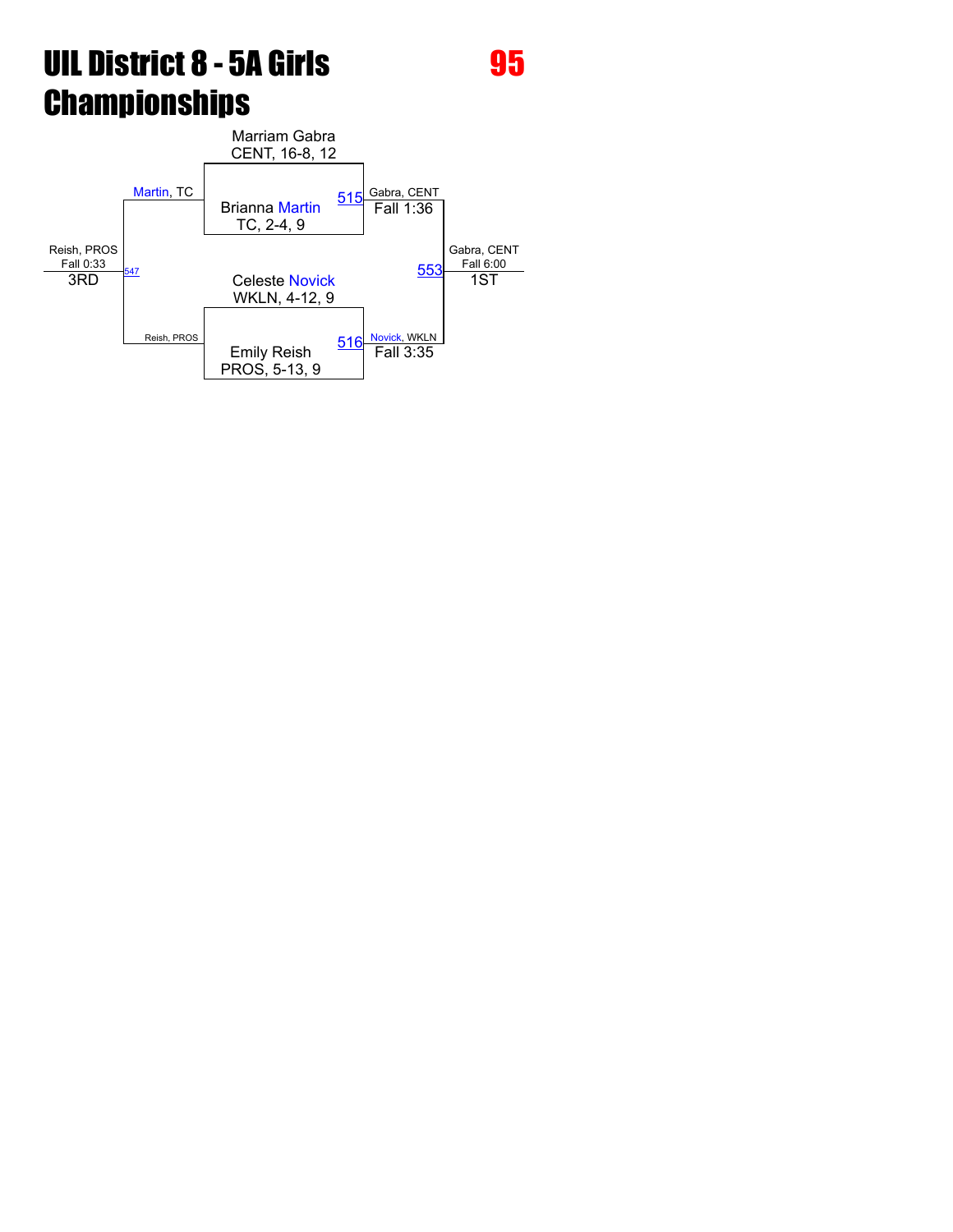[Flores,](javascript:viewProfile(1102543096)) PROS For. [Sharek:](javascript:viewProfile(1084896096)) FF, TC Christina Nguyen WKLN, 14-11, 11 Nguyen, WKLN Burreson, LEBT<br>Dec 13-10 Ella [Sharek:](javascript:viewProfile(1084896096)) FFT TC, 3-7, 11 [517](javascript:openBoutSheet(1,)  $\frac{48}{5}$ [Flores](javascript:viewProfile(1102543096)), PROS For. Larissa [Flores](javascript:viewProfile(1102543096)) [554](javascript:openBoutSheet(3,) 3RD 1ST PROS, 9-14, 10 Jacey Burreson LEBT, 16-7, 10  $\frac{518}{\sqrt{511}}$  $\frac{518}{\sqrt{511}}$  $\frac{518}{\sqrt{511}}$  Fall 5:59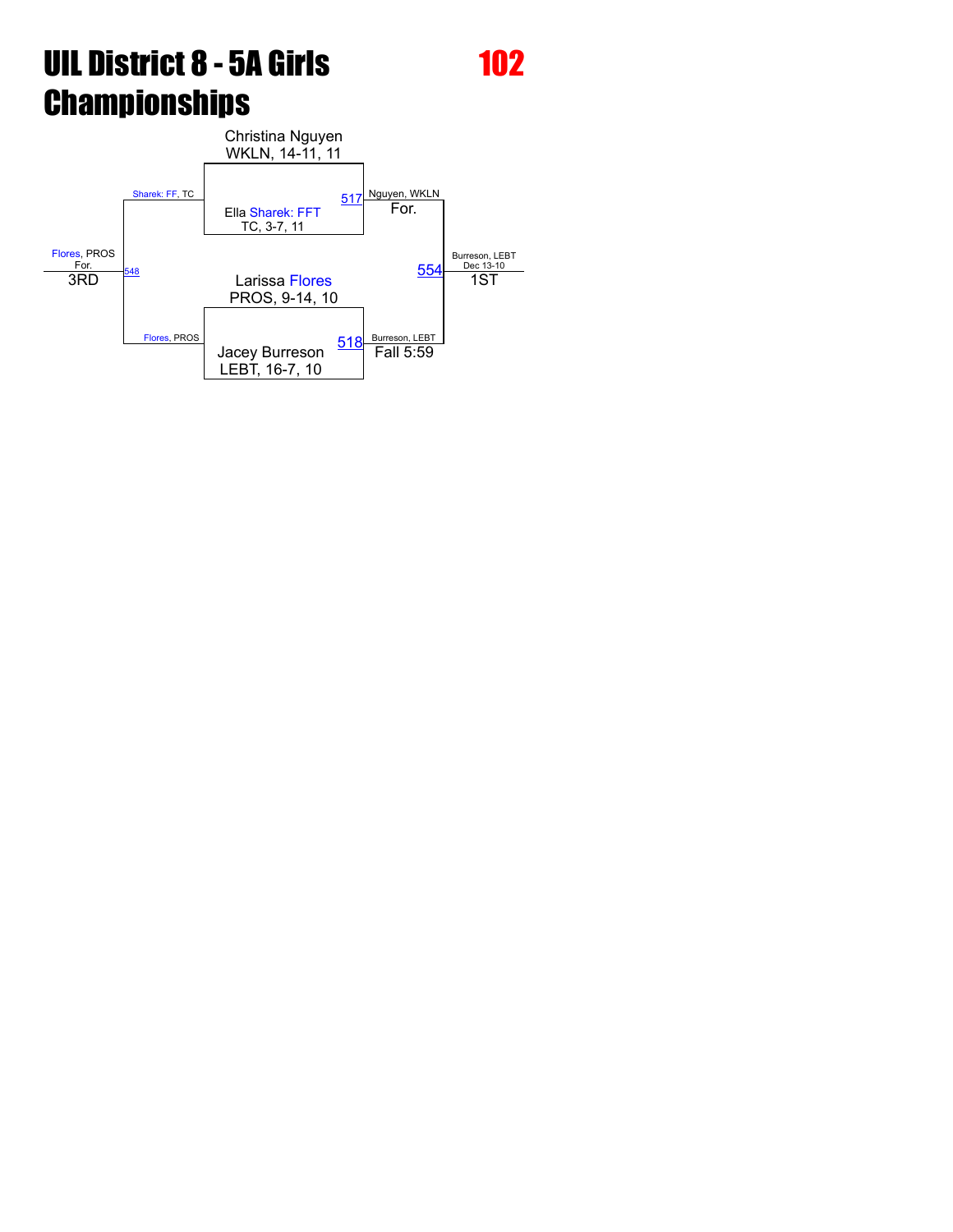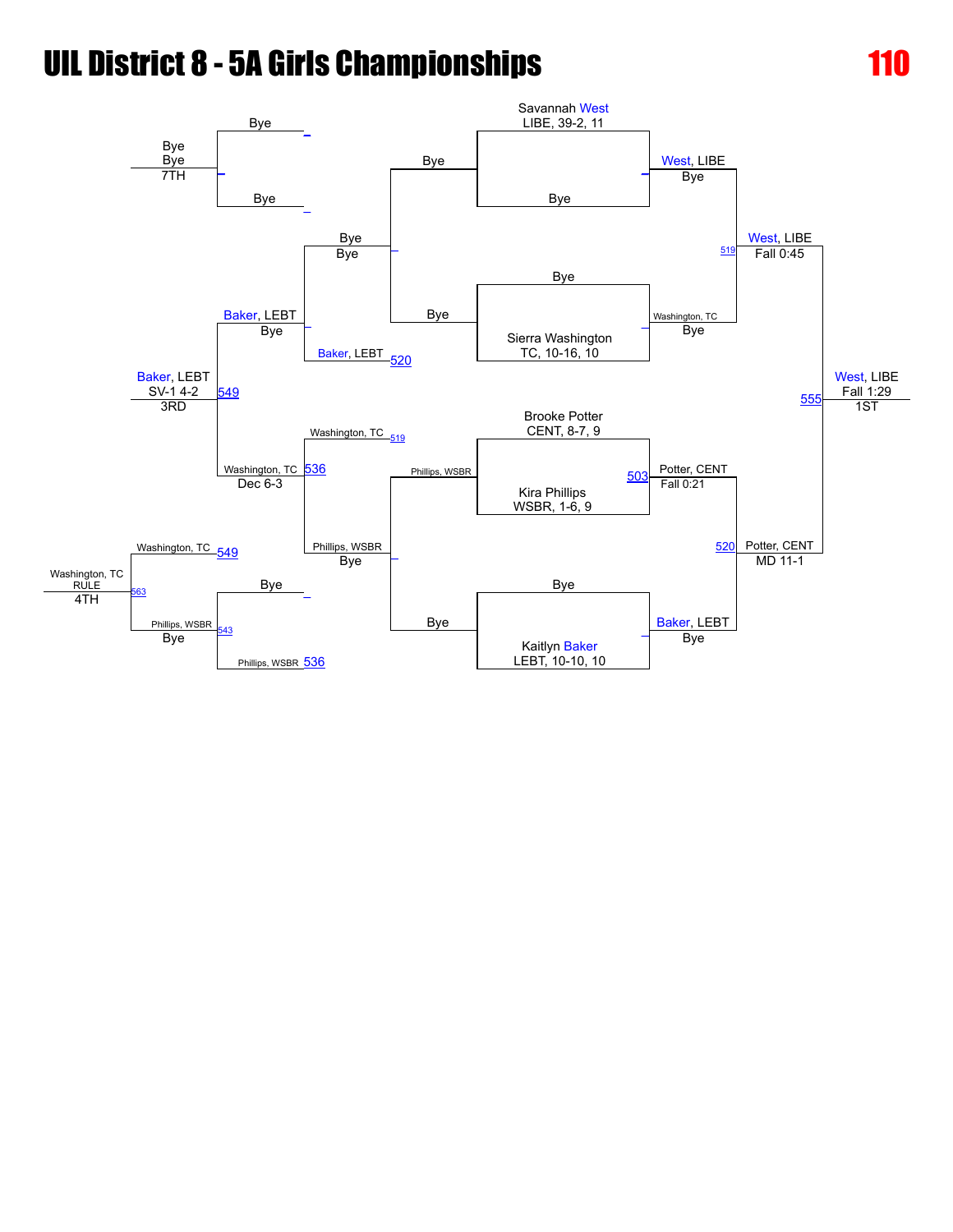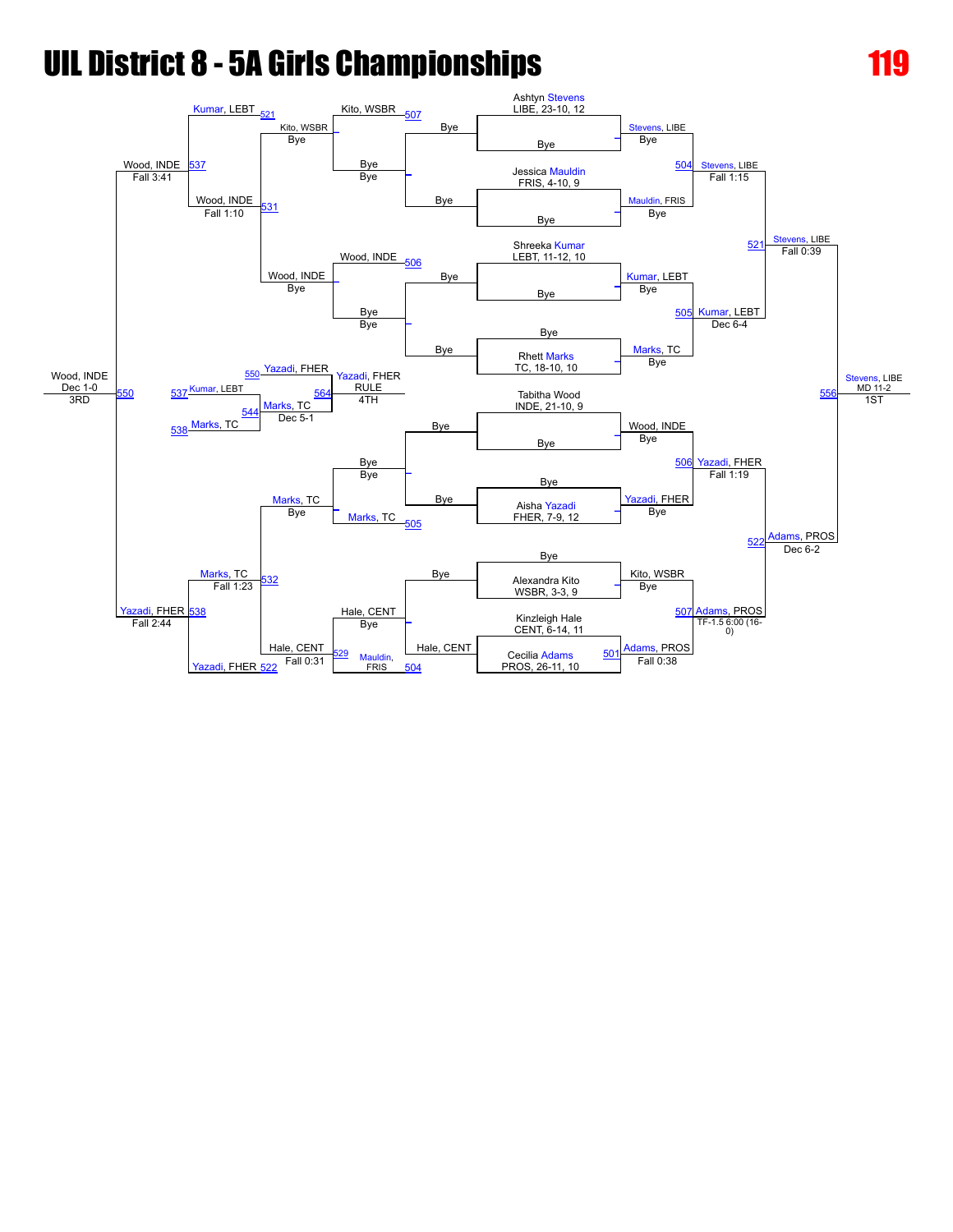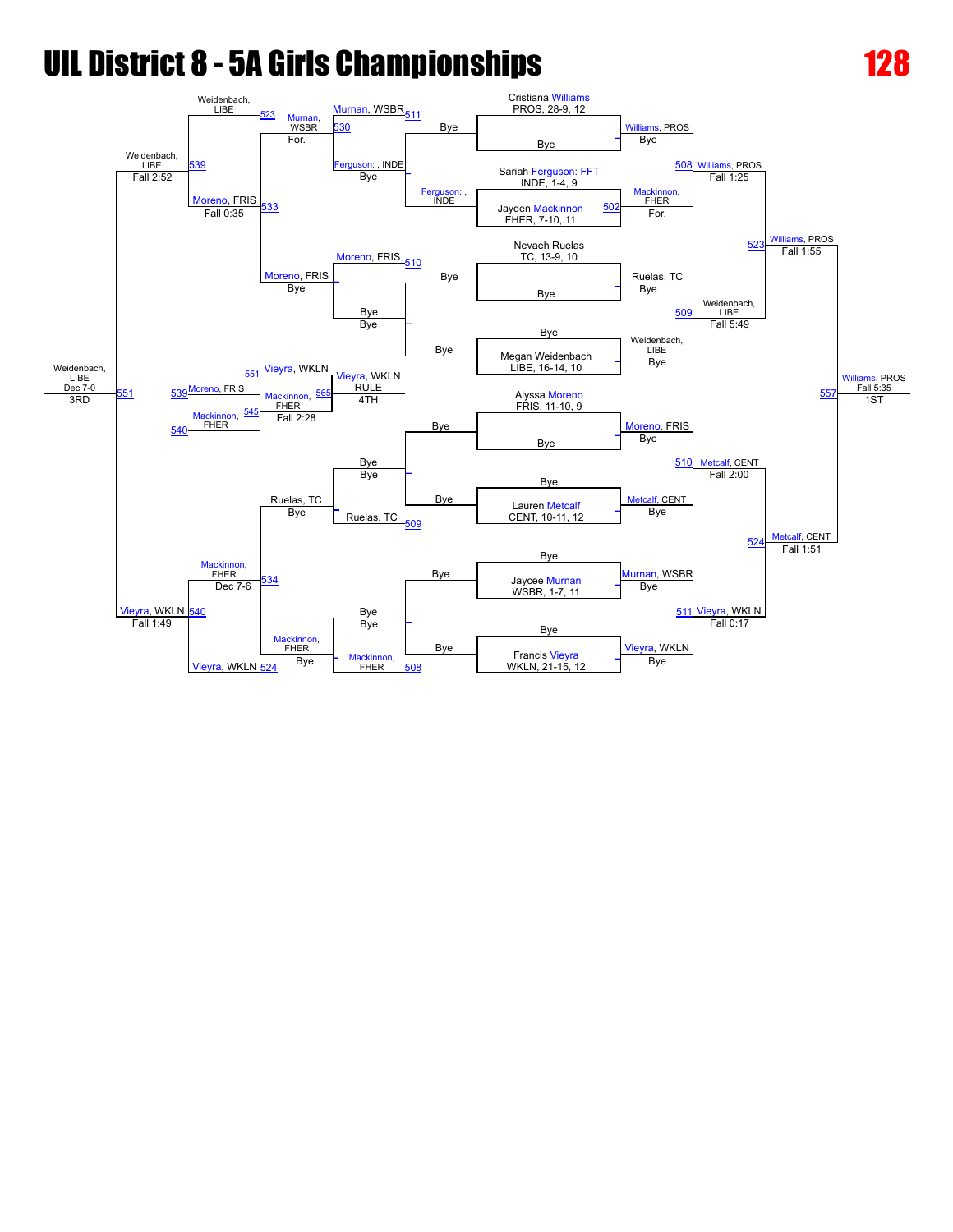Cannon, TC Bye Bye Jordan [Johnston](javascript:viewProfile(44886009)) LIBE, 28-7, 11 [Johnston,](javascript:viewProfile(44886009)) LIBE [Johnston,](javascript:viewProfile(44886009)) LIBE<br>MD 8-0 Bye [\\_](javascript:openBoutSheet(1,)  $\overline{a}$ Cannon, TC Bye <u>Bye Buse Base MD8-0</u><br>3RD - Rhianna Cannon [558](javascript:openBoutSheet(3,) 1ST TC, 17-18, 12 Juliana [Baugher](javascript:viewProfile(1278750096)) PROS, 22-12, 10 [525](javascript:openBoutSheet(2,) [Baugher,](javascript:viewProfile(1278750096)) PROS Fall 2:46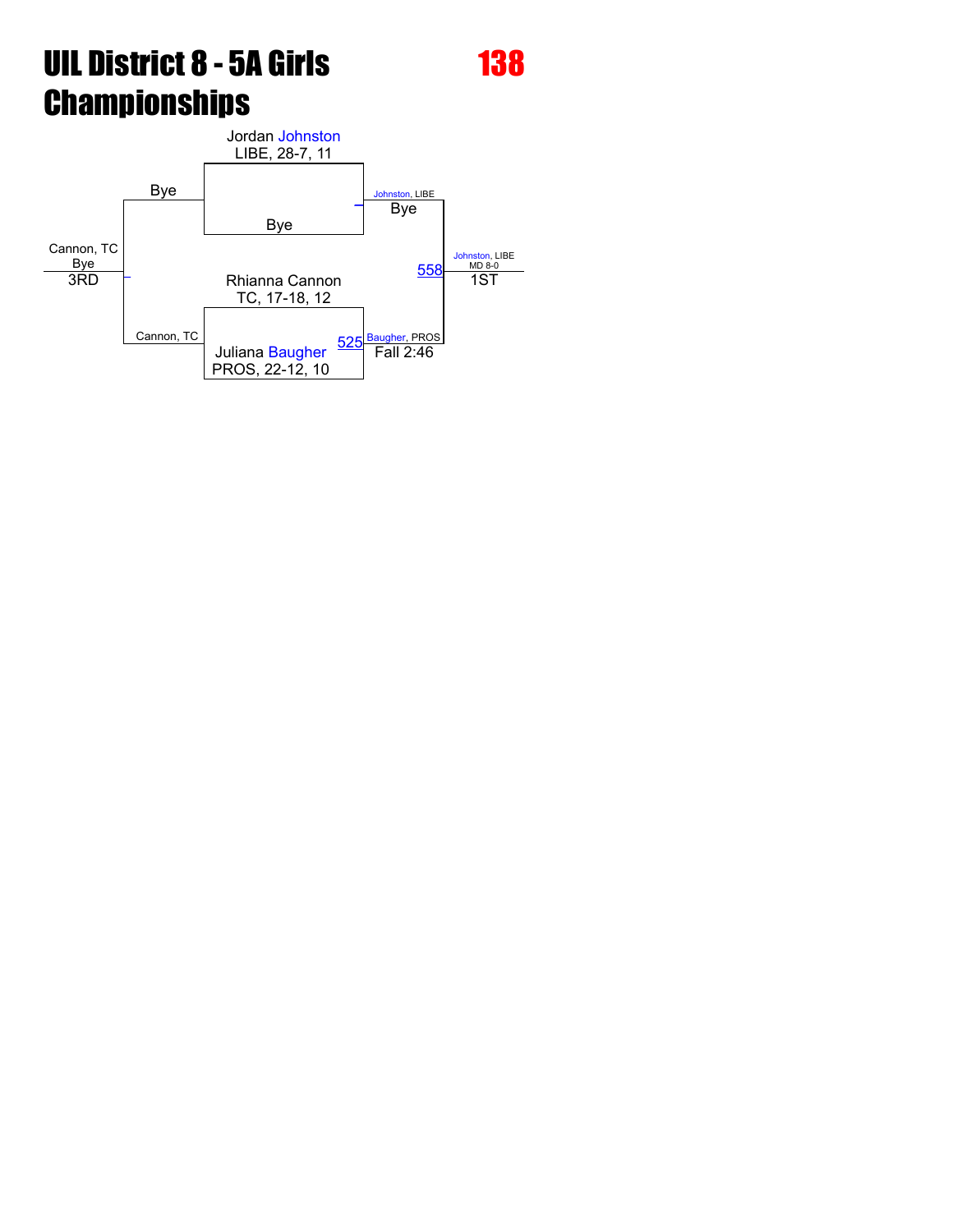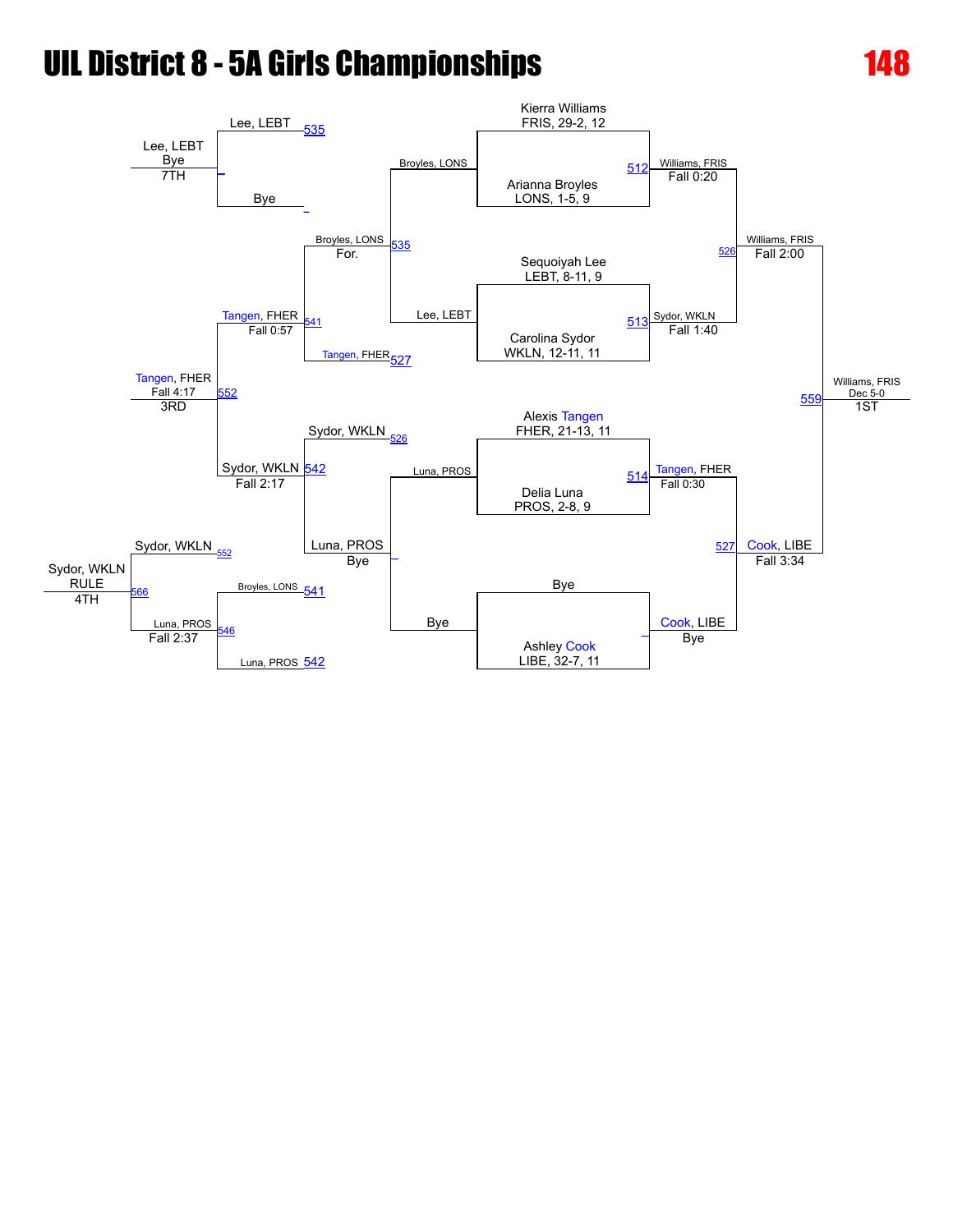Welch, FHER Bye Bye Gabriellah [Mitchell](javascript:viewProfile(1104559096)) TC, 29-17, 11 [Mitchell,](javascript:viewProfile(1104559096)) TC [Mitchell](javascript:viewProfile(1104559096)), TC<br>Fall 1:08 Bye [\\_](javascript:openBoutSheet(1,) [\\_](javascript:openBoutSheet(4,) Welch, FHER Bye <u>Bye Fall 1:08</u><br>3RD - Veronica Welch [560](javascript:openBoutSheet(3,) 1ST FHER, 3-10, 9 Princess Egbuchunam LIBE, 22-16, 10 [528](javascript:openBoutSheet(2,) Egbuchunam, LIBE<br>**Fall 1:23**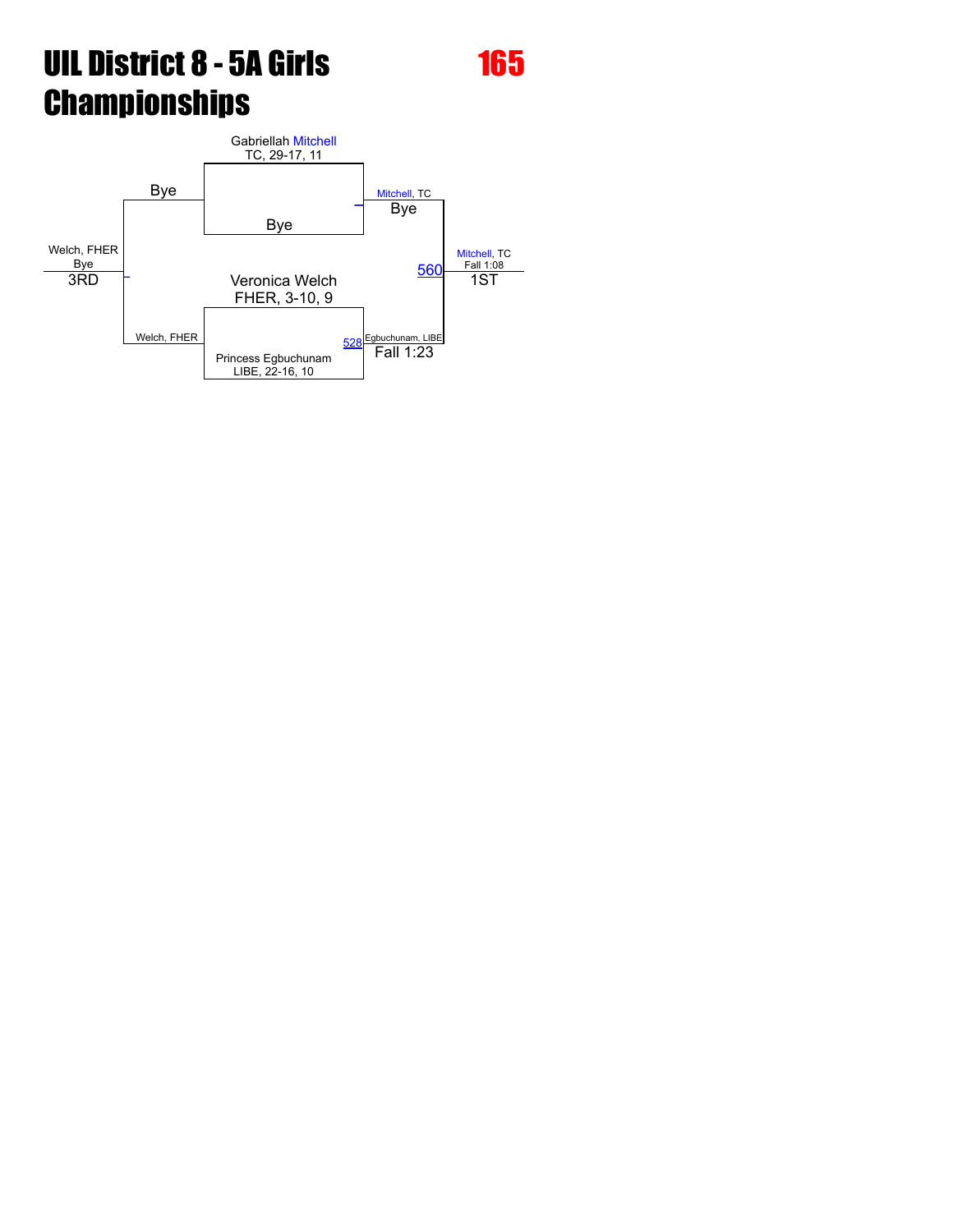